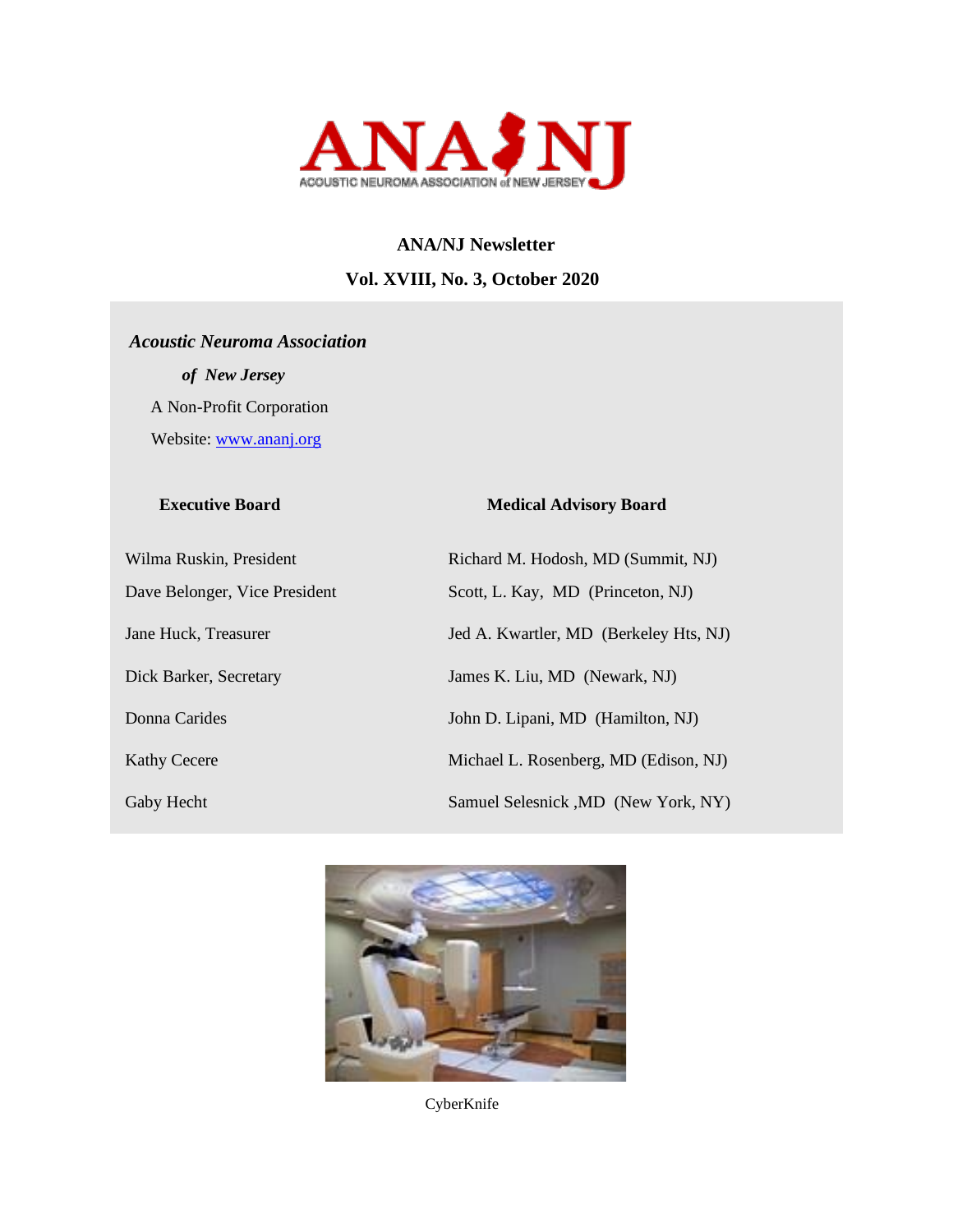### **A Major Advance in Gene Therapy**

**Nongratulations to Dr. Maria Jasin, winner in 2019 of the prestigious Shaw Prize in Life Science and** Congratulations to Dr. Maria Jasin, winner in 2019 of the prestigious Shaw Prize in Life Science and Medicine (the 'Nobel of the East') given to scientists whose research has greatly benefited humanity. Dr. Jasin is a molecular biologist at the Sloan Kettering Institute in New York City and Professor at the Graduate School of Medical Sciences, Cornell University.



Dr Maria Jasin

 As reported in the Spring 2020 issue of the *MSK News*: "Dr. Jasin began conducting her pioneering research in the 1990s. Her work eventually led to today's cutting-edge tools for genome editing. With these methods of molecular cut and paste, scientists can make precise changes to genes, the units of heredity that specify what color your eyes are, if you'll be tall or short, and even whether or not you have a predisposition to cancer. Genome-editing techniques offer the potential to cure people who have diseases due to inherited or acquired genetic changes."

 MSK notes: "The preferred tool of this revolution is called CRISPR/Cas9, and its development has been attributed to many investigators around the world. . . Scientists have used CRISPR to fix the genetic mistake that leads to sickle cell anemia, an inherited condition that causes blood clots and intense pain. But the origin of this technological advance relies upon a crucial discovery made by Dr. Jasin in 1994 when she showed how double-strand breaks in a DNA stimulate recombination in mammalian cells. She found a way to introduce a double-strand break at a specific spot in a mouse chromosome. The cell would repair the break but introduce mutations at the spot. But when she supplied the chromosome with an extra piece of DNA at the same time as making the break, the cell would use this new piece of DNA to complete the repair. Like a cinematographer editing a reel of film, Dr. Jasin could splice in an entirely new scene into the movie. It was the first example of what would be called genome editing." Today's targeted medicines are also based on knowledge gained from Dr. Jasin's important work.<sup>1</sup>



<sup>1</sup> See "The Big Break: Maria Jasin and the Discovery that Launched Gene Editing," *MSK News* (Spring, 2020); "CRISPR Technology for Genome Editing," ANA/NJ Newsletter (April, 2015). A video of Dr. Jasin's Shaw Prize lecture in Hong Kong (Sept 26, 2019) can be viewed online at [www.ShawPrize.org.](http://www.shawprize.org/)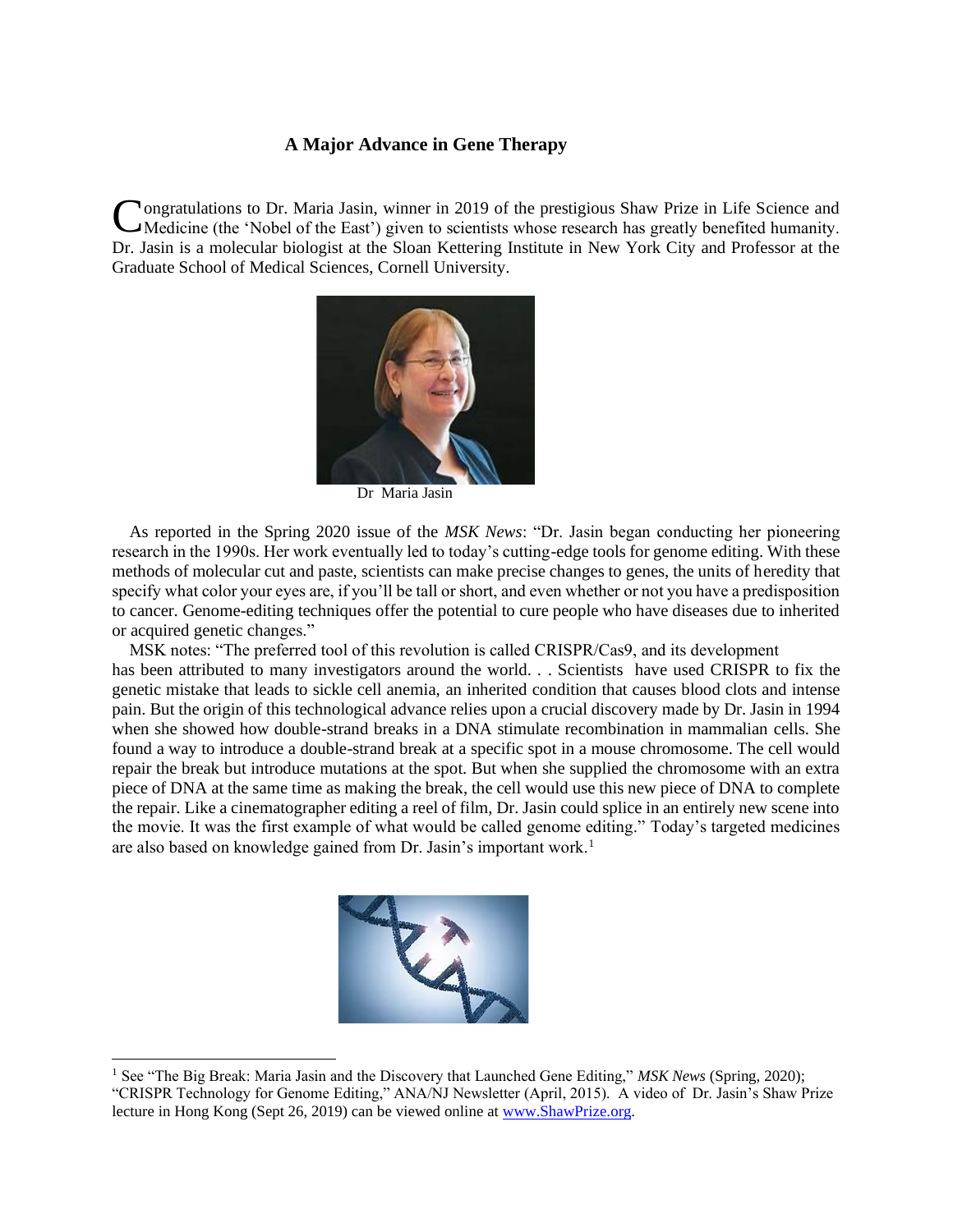### **Notices**

● The "Osia" by Cochlear is a new type bone conduction hearing system with a slim, wireless magnet-held sound processor and redesigned implant that requires no through-the-skin abutment. It's made to work with iPhone technology. The hearing device has many attractive new features, although Cochlear advises that



the Osia is not intended to replace its proven Baha system: "For some patients a Baha System may potentially be a better solution than an Osia System. Please, consult with a Hearing Implant Specialist to determine the best path forward for your individual needs." (Cochlear.com)

● An optimistic forecast: "We are learning more about the genetics of this disease and the molecular features of these tumors. In 10 years, it's possible we will be able to inhibit the growth of acoustic neuromas biologically, and avoid surgery."(Mayo Clinic "Sponsor Spotlight," ANA *Notes* (Mar 2020). The culprit NF2 gene for acoustic neuroma was identified in 1993.

• The culprit CFTR gene for cystic fibrosis lung disease was identified in 1989. For the exciting story of the 30-year research effort that led in 2019 to the drug Trikafta (effective for 90% of patients 12 years or older), see the article in the *Washington Post* and *Newark Star Ledger* (May 7, 2020), "Through Successes, Many Still Looking for Treatment," by science writer Carolyn Y. Johnson. The author notes how "10% of cystic fibrosis patients, or about 3,000 people in the United States, are still waiting for a therapy that works for them." (The article is also available on the Facebook page of the Cystic Fibrosis Foundation, post for April 20, 2020.)

### **Deciding Between Treatment Options**

 The Acoustic Neuroma Association (ANA) and University of California/Irvine researchers have reported on the results of an online survey of ANA members aimed at gaining a better understanding of "the critical decision-making process patients use in choosing surgery, radiation, or observation."<sup>2</sup> A total of 789 acoustic neuroma (VS) patients completed the survey.

The survey showed:



• 474 patients (60%) cited physician recommendation as a significant influential factor in deciding treatment. A total of 32 (4%) stated the physician alone made the decision for treatment, and 29 (4%) felt they did not understand all possible treatment options before the final decision was made. Of the 414 patients who underwent surgery, 66 (16%) felt they were pressured by the surgeon to choose a surgical treatment.

<sup>2</sup> See Hamid Djalilian et al, "Patient Decision Making in Vestibular Schwannoma: A Survey of the Acoustic Neuroma Association," *Otolaryngol Head Neck Surg*, vol 158 (May 2018); Hamid Djalilian, "Patient Decision-Making in Vestibular Schwannoma," ANA *NOTES* (June 2019).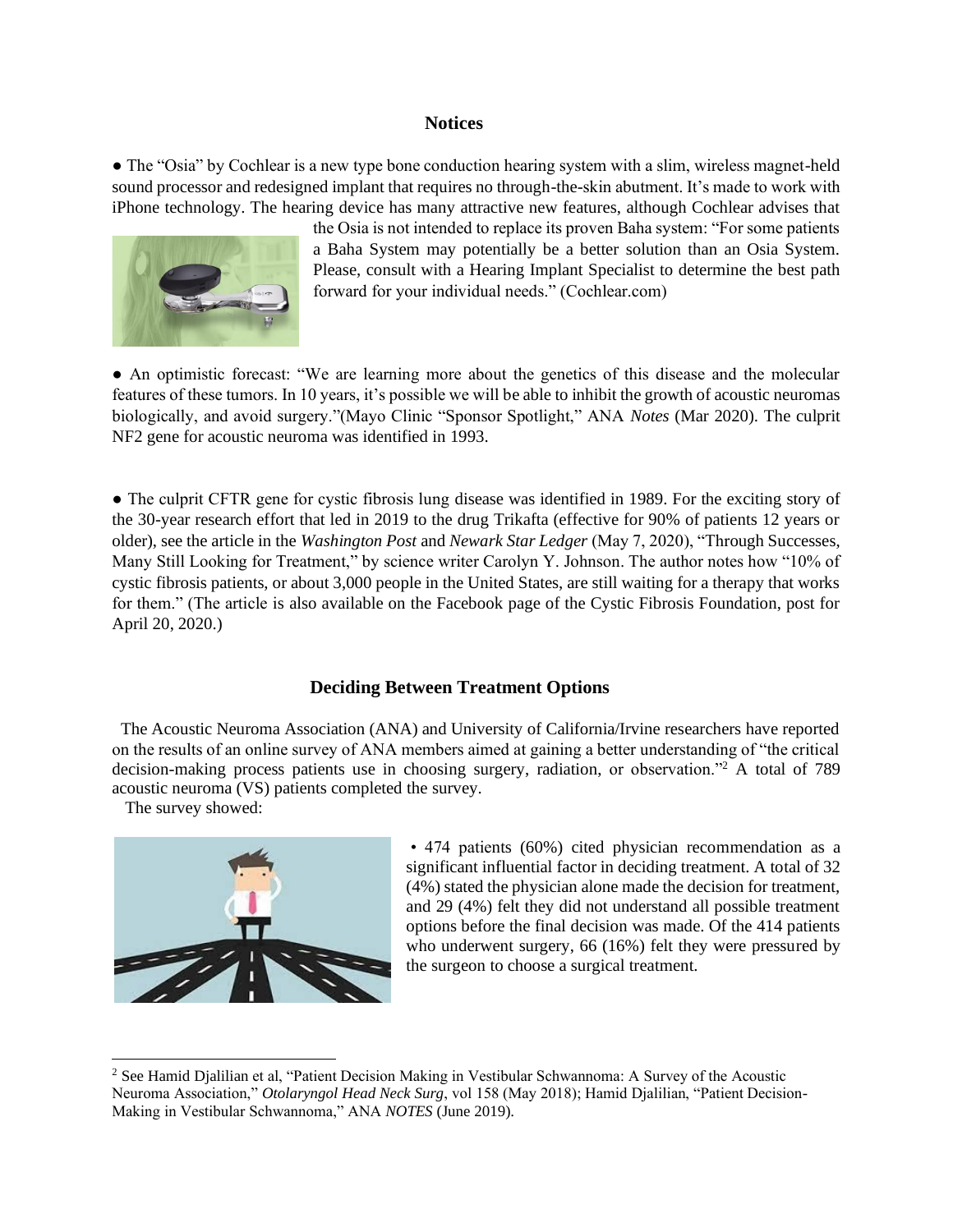• 629 patients (80%) saw multiple VS specialists, and 410 (52%) sought second opinions within the same specialty. Of those who received multiple consults, 242 (59%) reported receiving different opinions regarding treatment.

• Patients who chose observation spent significantly less time with the physician (41 min.) compared to surgery (68 min.) and radiation (60 min.).

• "Deciding on a proper treatment for VS can be complicated and dependent on numerous clinical and individual factors. Our findings demonstrate that those who seek second opinions have higher satisfaction rates. Physicians should facilitate and help patients seek second opinions to better understand the various treatment modalities that can be offered."

 A Mayo Clinic study has asked if simple geography, where you live, could influence treatment selection for VS.<sup>3</sup> The researchers used a database called SEER (Surveillance, Epidemiology, and End Results) that identified 9,761 patients with VS across 16 geographic registry areas. A strong association between place of residence and treatment modality for tumors up to 3 cm in size was found. "In many cases, the impact of place of residence on treatment selection was greater than other established variables such as tumor size and age." The data suggested that treatment selection was being significantly influenced by regional referral patterns, provider or institutional treatment preferences, and regional availability of subspecialty expertise. "Despite a lack of compelling evidence supporting one treatment modality over others, many providers and institutions remain highly biased toward one particular therapy – microsurgery, radiation, or primary observation."

 The study concluded: "Understanding geographic bias is important for patients, referring physicians, and treatment providers alike. Until there is clear evidence supporting one therapy over others, multidisciplinary consultation, with a minimum of a neurotologist, neurosurgeon, and radiation oncologist or radiosurgeon, should be offered in order to provide balanced counseling and accurate informed consent."

### **Comparing Radiation Treatments: SRS vs. FSRT**

Acoustic neuroma patients ask how radiation treatment outcomes compare between single-fraction radiosurgery (SRS) and multiple-fraction radiotherapy (FSRT).

 Section No.7 of the "Guidelines on the Management of VS" compiled by the Congress of Neurological Surgeons (2018) is one place to go for answers to this question.<sup>4</sup> Another study to look at is the joint report published in 2017 by researchers in departments of neurosurgery in Sweden, Norway, Denmark and Israel. <sup>5</sup> It's noteworthy that this report complains of "a lack of high-quality studies comparing radiation therapy alternatives for patients with VS." No randomized controlled studies comparing SRS and FSRT were found. Dr. Morten Lund-Johansen (Bergen, Norway) observed: "Nearly all reports are 'single treatment, single center,' and very few high-quality comparative studies exist. It is a difficult challenge for the neurosurgical community to conduct multicenter comparative studies on VS."

<sup>&</sup>lt;sup>3</sup> M.L.Carlson et al, "Does Where You Live Influence how Your Vestibular Schwannoma is Managed? Examining Geographical Differences in VS Treatment across the U.S.," *Jour Neurooncol*, Vol 129(2) (Sept 2016). <sup>4</sup> See ANA/NJ Newsletter (October 2018).

<sup>5</sup> O.Persson, J.Bartek et al, "Stereotactic Radiosurgery vs. Fractionated Radiotherapy for Tumor Control in VS Patients: A Systematic Review," *Acta Neurochirurgica (Wien)*, vol 159(6) (April 2017). Both abstract and free fulltext copy available at PubMed.gov.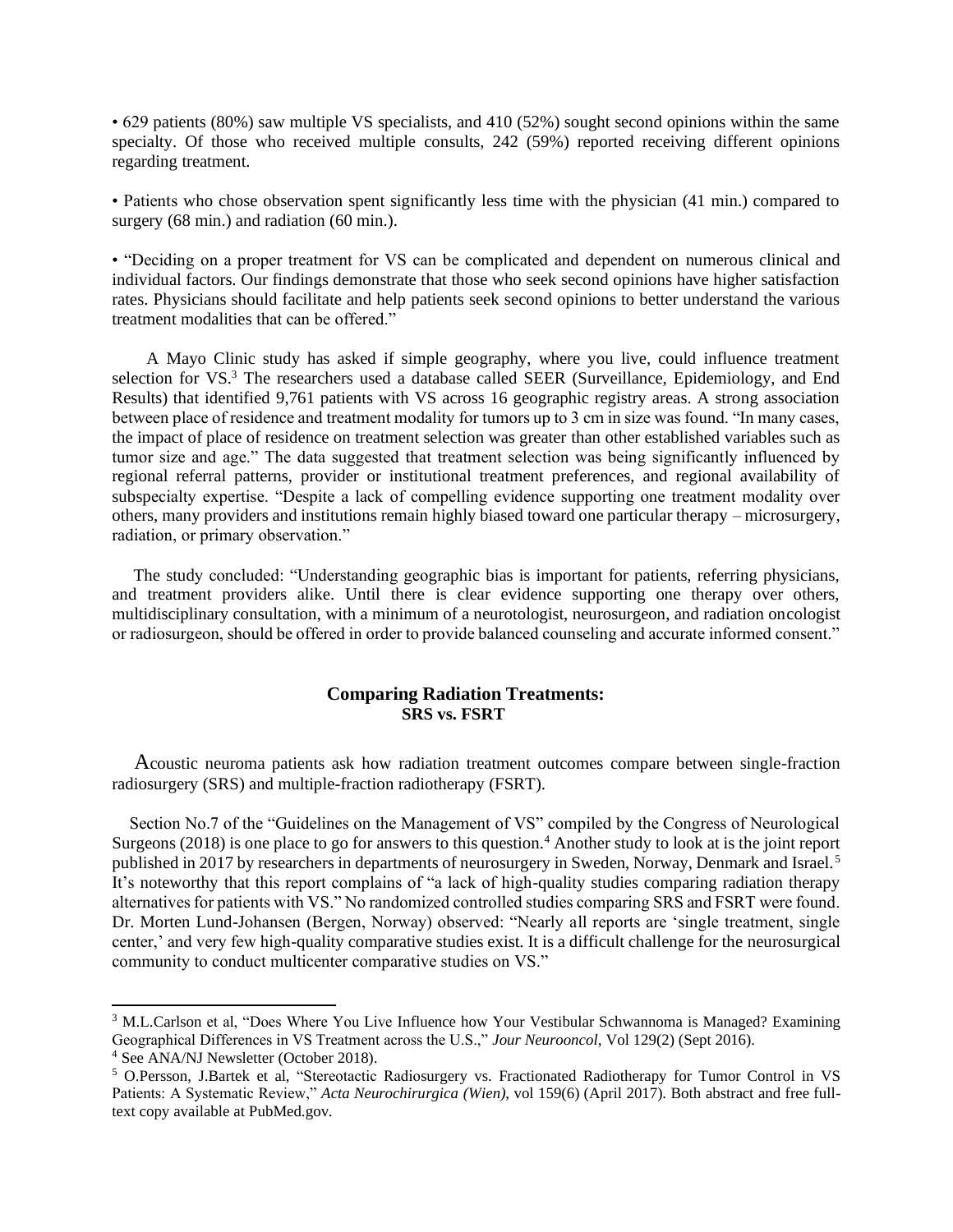These investigators screened 1,094 studies for the period 1995-2014. To be included in their report, studies needed especially to involve a minimum of 50 adult patients (>18 years); show long-term followup of 5 years or more; and indicate any interventions required after the initial treatment of the tumor. Only 19 studies were found to fulfill all inclusion criteria. Of these, 17 reported outcome data for SRS, and only 2 for FSRT. The number of patients reported on was 2,834 for SRS and 356 for FSRT.<sup>6</sup>

What was concluded from this systematic review of the medical literature?

 **Tumor control**. "The current data provides no indication of one treatment technique being superior to the other with reference to tumor control." The tumor control rate was 92-100% for both treatment options. "Loss of tumor control necessitating a new VS-targeted intervention was found in an average of 5.0% of patients treated with SRS and in 4.8% treated with FSRT."

 The need for more FSRT case studies was emphasized. One study was identified reporting on hypofractionated radiotherapy (HfRT) for VS using the CyberKnife (that is, 18 Gy in 3 fractions).<sup>7</sup> This study showed "a favorable outcome with no need for reintervention in any of the 117 treated patients within the 61-month median follow-up. [However], since HfRT from a radiobiological point of view is likely to be more similar to SRS than to FSRT, this study was not included in the FSRT group."

 **Facial and trigeminal nerves.** The risk of deterioration for these nerves was less for SRS compared to FSRT. "The risk for facial nerve deterioration was 3.6% for SRS and 11.2% for FSRT, and for trigeminal nerve deterioration [the risk was] 6% for SRS and 8.4% for FSRT."

 **Hearing preservation**. The chance of preserving hearing showed no difference between the two groups. "The mean deterioration ratio for patients with serviceable hearing before treatment was 49% for SRS and 45% for FSRT, respectively."

### **Controlling Post-Surgery Headache**

by Brad Zimmerman\*

had retrosigmoid surgery for a large acoustic neuroma in May 2010. My headaches didn't begin until I had retrosigmoid surgery for a large acoustic neuroma in May 2010. My headaches didn't begin until<br>about 30 days after my surgery. Although now infrequent, I still get them today, ten years later. The pain<br>redistos from radiates from the surgery site at the skull base and down through the neck muscles into the shoulder area. The best comparison I can give is that it feels like an extremely bad, continuous muscle cramp in my head and neck. For the first two to three years after my surgery, I had constant, chronic discomfort. At its worst, the pain was severe and debilitating to the point I had to remain in bed. At its best, it was a nagging aggravation, but I was able to function normally for the most part. Luckily, as my doctor reassured me, the headaches came less frequently as time went on.

<sup>6</sup> Tumor sizes were less than 3 cm. All SRS studies had median marginal dose of 12-13 Gy. FSRT had median total dose of 50 Gy in fractions of 1.8-2.0 Gy.

<sup>7</sup> J.T.Tsai et al ,"Clinical Evaluation of CyberKnife in the Treatment of Vestibular Schwannomas," *Biomed Res Int* (2013), Free full text available at PubMed. Tumor control was excellent at 99.1%; hearing preservation rate was about normal for VS. "With a follow-up of 64.5 months, 12 patients who had poor hearing before treatment (Gardner-Robertson II) experienced hearing degradation; they appeared to have larger tumor sizes, smaller cochlear sizes, and higher prescribed cochlear doses compared to the patients with preserved hearing."

<sup>\*</sup> Brad Zimmerman is listed in the March 2020 ANA/NJ Directory. He invites questions and discussion.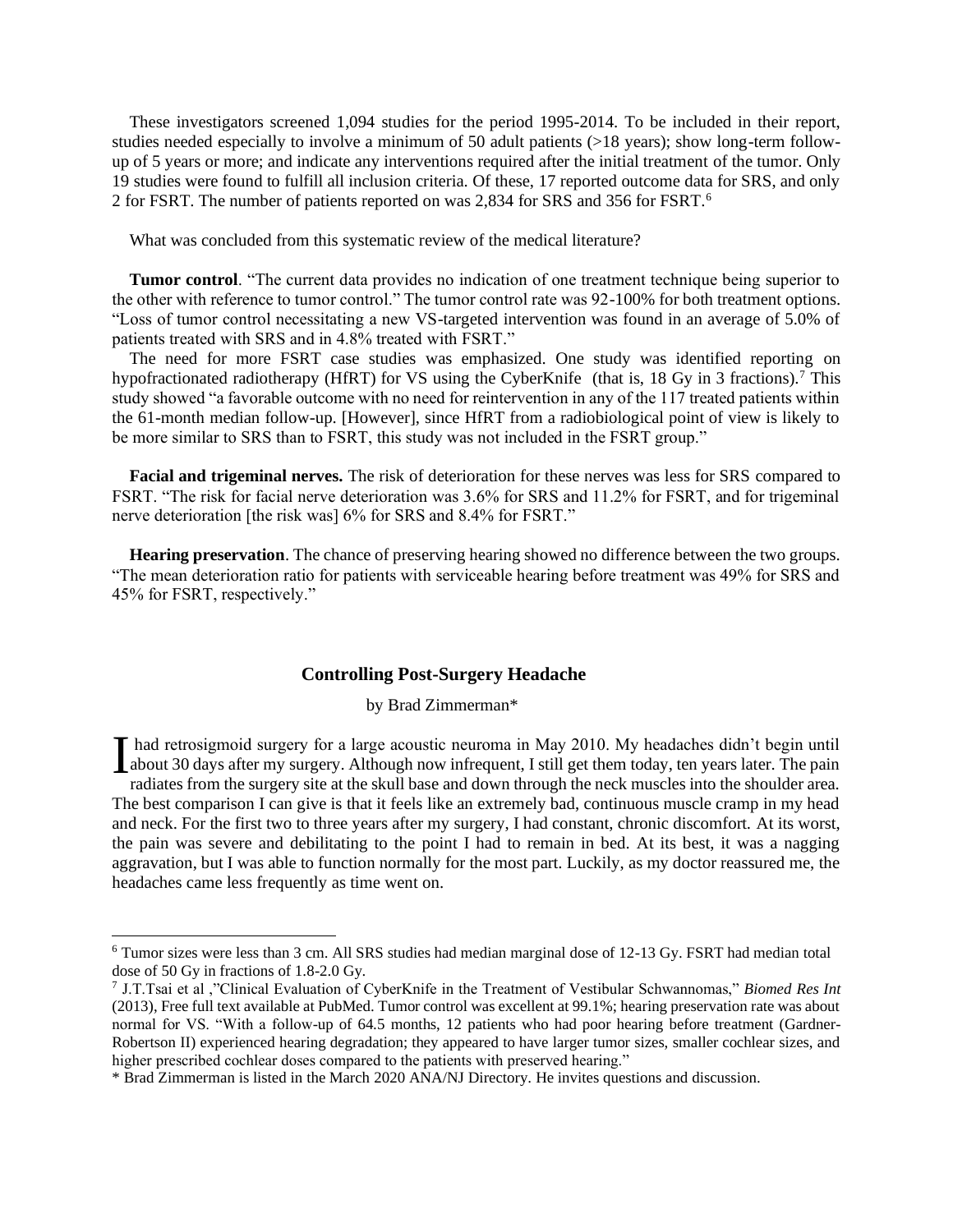After speaking to my surgeon and a number of physicians, and experimenting with different treatments, I came up with some options that worked for me. They didn't totally relieve the discomfort or occurrence of the headaches, but they controlled them to a point I could work and lead a relatively normal lifestyle. I'd like to emphasize that self-medicating and experimentation with pain management without consulting your physician can lead to dangerous consequences. Even taking over-the-counter pain medications on a regular, long-term basis can have potentially dangerous and negative side effects. You certainly have to try different options to see what works for you, but only after gaining the approval and input from your doctor. I've attempted to be as accurate as possible in this article, but I'm not a doctor nor do I possess any expertise in this area other than my own experiences, so the opinions are my own.

 Since I dislike opioid medications, I made no attempt to factor them into my treatment plan. I wanted to develop a safe and responsible schedule for using over-the-counter, non-prescription NSAID's to control my pain. But there are potential dangers using these medications on a daily basis. One problem is that longterm daily use may cause rebound headaches, which can exacerbate your current pain and lead to a cycle of dependence. Also, products containing caffeine, which is a common ingredient in migraine pain relievers, have a higher tendency to cause rebound headaches. And acetaminophen can potentially cause liver damage if recommended dosages are exceeded. These products are also inherently blood thinners, and can cause other medical issues with long-term use. So as I've stated, you need have a discussion with your doctor before starting any type of NSAID regimen to avoid these complications.

 I found that migraine relief products that contain acetaminophen, aspirin, and caffeine worked the best. A close second was ibuprofen products. I personally received little benefit from naproxen, so I didn't factor it into my regimen. To lessen the negative side effects I discussed, I alternated use of the migraine aspirin and ibuprofen. Generally speaking, the manufacturers state on their bottles that you can take two of these pain relievers every four hours, not to exceed eight pills in a twenty-four hour period. Knowing my headaches might require long-term use, I wanted to take as little medication as possible to maintain functionality. I found that taking one pill in the morning, then one approximately every four hours for a total of four pills daily took the edge off my discomfort and worked well. I would consume one migraine aspirin, then four hours later one ibuprofen, and would continue that rotation. This allowed a reserve of four extra pills in a twenty-four hour period in case I might experience an extremely severe or long duration headache. Using this regimen even if I had to take the additional four pills, I would not exceed the recommended daily dosage by the manufacturers and could maintain a constant level of pain reliever in my system. My physician felt that this was a safe plan that could be utilized long-term without being detrimental to the body. To avoid stomach problems, I took over-the-counter omeprazole on the recommendation of my doctor. I also had blood tests done during my annual exams to ensure there were no medical complications taking place since I was taking these medications on a regular basis.

 Eventually as the headaches lessen over time, you want to have a plan to discontinue their use. I definitely experienced rebound headaches when I suddenly cut back, so I came up with a plan of eliminating one pill from my daily regimen as my pain would allow. Taking the reduction over time, it seemed to lessen the rebound headache problem. Once I could get away with eliminating one pill, I'd start eliminating a second pill. If need be, I would eliminate the pill every other day until I could stop it totally. Another method is to cut the pill in half and take a half dose if the type of pill taken would allow for it. This way you can cut back an even smaller dose at a time, lessening the negative effects even more. I had times when I had to take a few extra pills here and there, but eventually as the occurrence of headaches subsided over time, I was able to get off the pain medication totally and only take it when a sporadic headache occurred.

 I want to mention that in addition to medication as the main component of my pain management plan, I also used acupuncture performed by a physician to lessen my discomfort and found it to be valuable. Keeping calm and stress-free assists in eliminating tensions that exacerbate headaches. I tried to stay as totally relaxed as possible, learned to better manage stressful situations and incorporated a stretching routine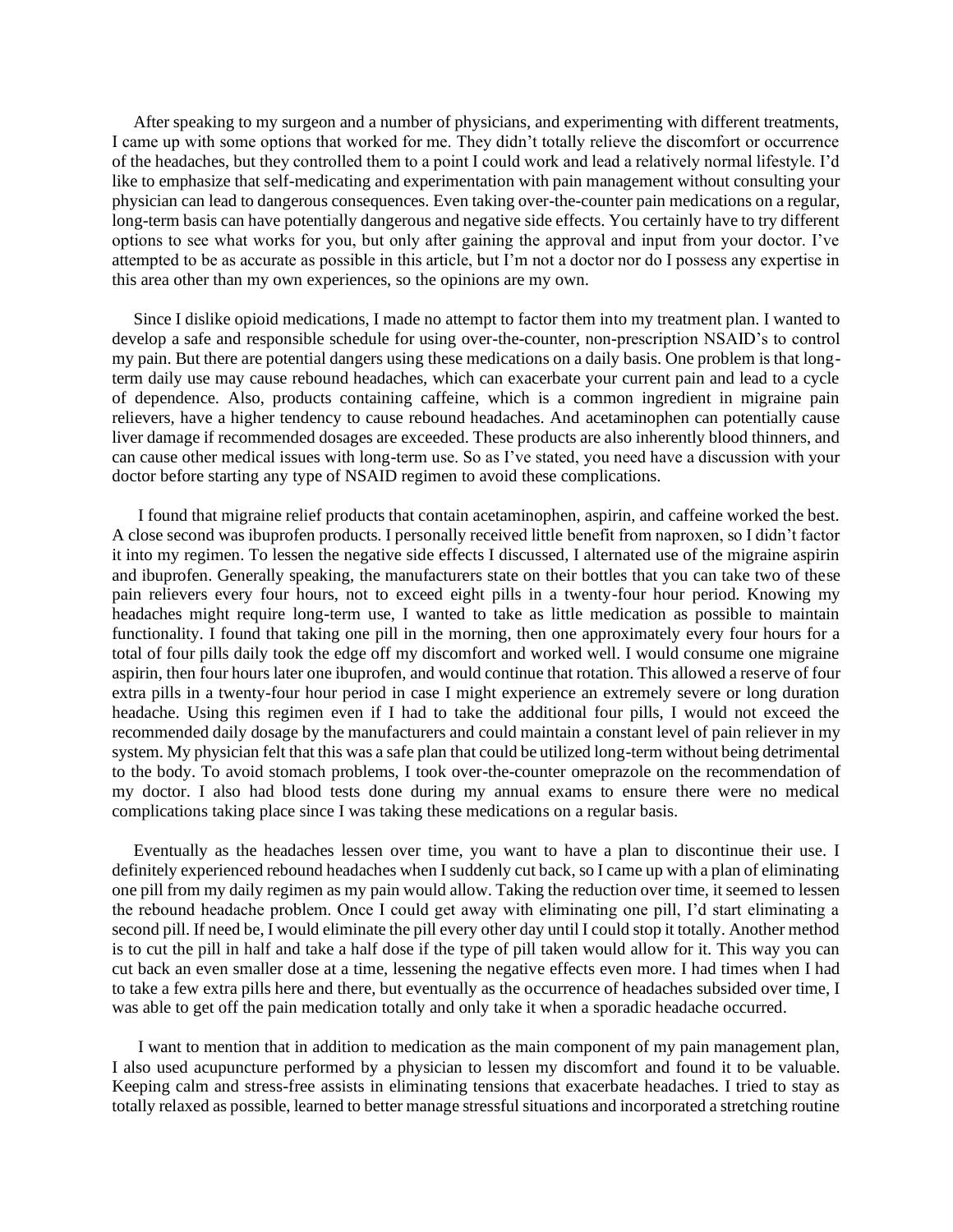into my daily activities. Aerobic exercise was also very helpful to me. During bouts when the pain became debilitating, I found that trying to fight through it was not only impossible but also non-productive. I just took a nap and stayed in bed until it subsided sufficiently to resume activities. Chronic pain is fatiguing. A good diet, staying well hydrated and getting proper sleep are all very important. I'd like to mention that chronic pain over long periods of time can cause you to be edgy, anti-social and quite impatient at times. Since other people, especially your loved ones and work associates, are not mind readers, nor feel your discomfort, it's important to tell them what you are experiencing and how it effecting you so they understand your mood and personality changes. I found that keeping silent in the belief that you don't want to be a "constant complainer" only complicates issues. The pain is very real. You don't want to whine, but you definitely want to make people aware of your issues so there are no misunderstandings.

 Finally, my doctor warned me that feelings of depression are common after this type of surgery and with these chronic headaches. Being armed with that knowledge, when these negative emotions presented themselves, I acknowledged them as existing, but refused to let negative feelings take root. I knew for a fact that they were part of the recovery process, and I just ignored them. This was very effective for me. I know that many people may be critical of my solution, but I mention it only as my way of dealing with the problem. It's important that you find your personal solution as everyone is different. Don't be afraid to talk to a loved one, your pastor or a doctor about depression and methods to deal with it. Find what works for you. I wish you all the best in your recovery. We are all in this together. There is definitely light at the end of the tunnel!

## **Notice: ANA/NJ Group Meetings are on Hold!**

•



The members of the Executive Board regret that our usual October 2020 AN support group meeting cannot be scheduled at this time due to COVID-19. This has been distressing since bringing acoustic neuroma patients, family and friends together for mutual support and to share experiences and information has been a main purpose of our association since its founding in 1995. A special notice will be sent to members and posted on the website and our Facebook page as soon as a next meeting can be scheduled.

 We are aware of the new 'virtual meetings' technology (Zoom, Skype, Webex) that can bring people together who have smart phones and computers equipped with a mic and camera. It's under discussion and we may give it a try. Stay tuned.